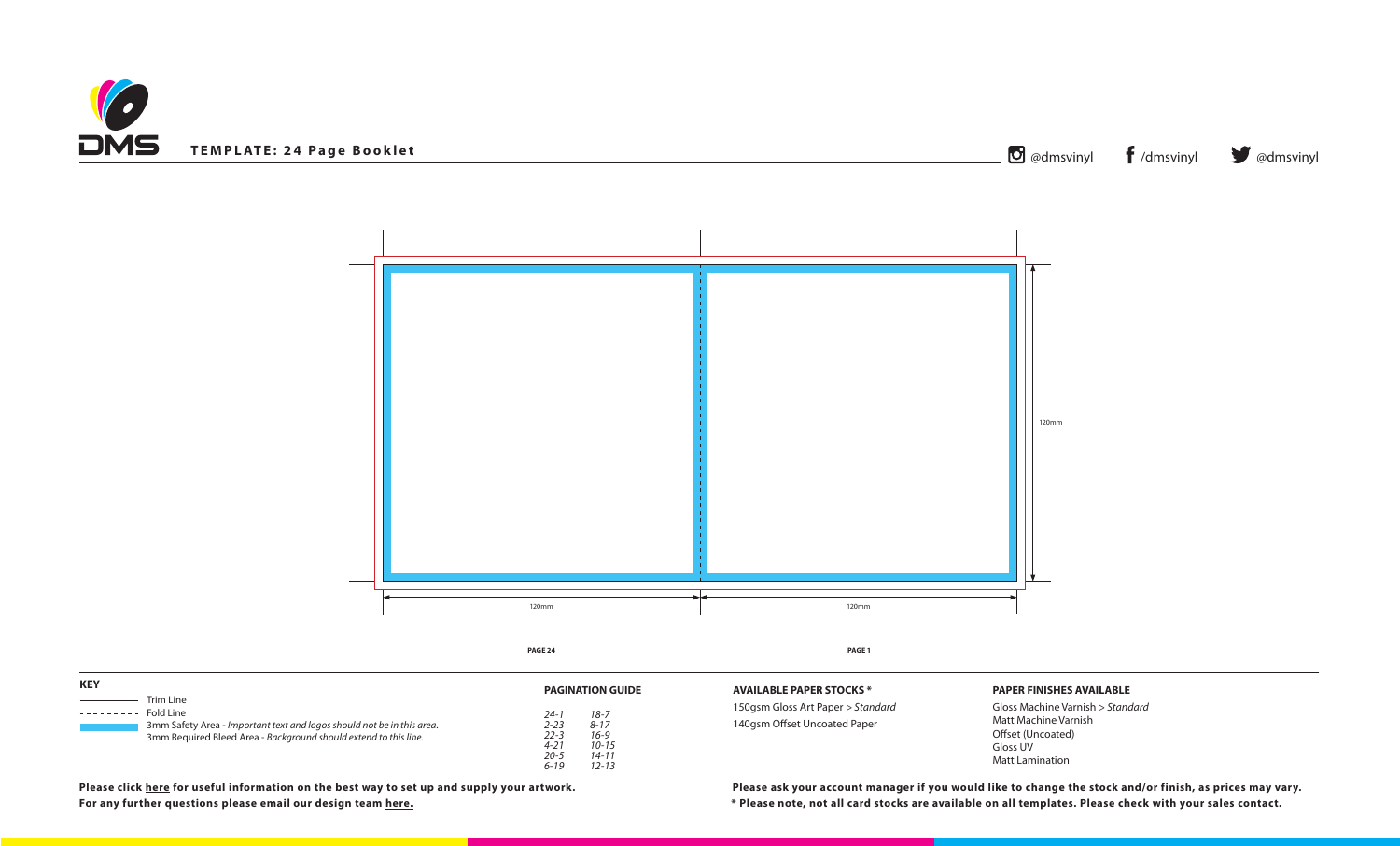



Gloss Machine Varnish *> Standard* Matt Machine Varnish Offset (Uncoated) Gloss UV Matt Lamination

**\* Please note, not all card stocks are available on all templates. Please check with your sales contact. Please click [here](https://www.discmanufacturingservices.com/cd/templates#artwork-specifications) for useful information on the best way to set up and supply your artwork. Please ask your account manager if you would like to change the stock and/or finish, as prices may vary.**

**STOCKS \*** 

| <b>KEY</b>                                                                                                                                                                        | <b>PAGINATION GUIDE</b>                                                                                                 | <b>AVAILABLE PAPER 9</b>                  |
|-----------------------------------------------------------------------------------------------------------------------------------------------------------------------------------|-------------------------------------------------------------------------------------------------------------------------|-------------------------------------------|
| Trim Line<br>Fold Line<br>---------<br>3mm Safety Area - Important text and logos should not be in this area.<br>3mm Required Bleed Area - Background should extend to this line. | $18 - 7$<br>24-1<br>$2 - 23$<br>$8 - 17$<br>22-3<br>$16 - 9$<br>$4 - 21$<br>$10 - 15$<br>20-5<br>14-11<br>12-13<br>6-19 | 150gsm Gloss Art Pa<br>140gsm Offset Unco |

**For any further questions please email our design team [here](mailto:graphics%40discmanufacturingservices.com?subject=Template%20Enquiry).**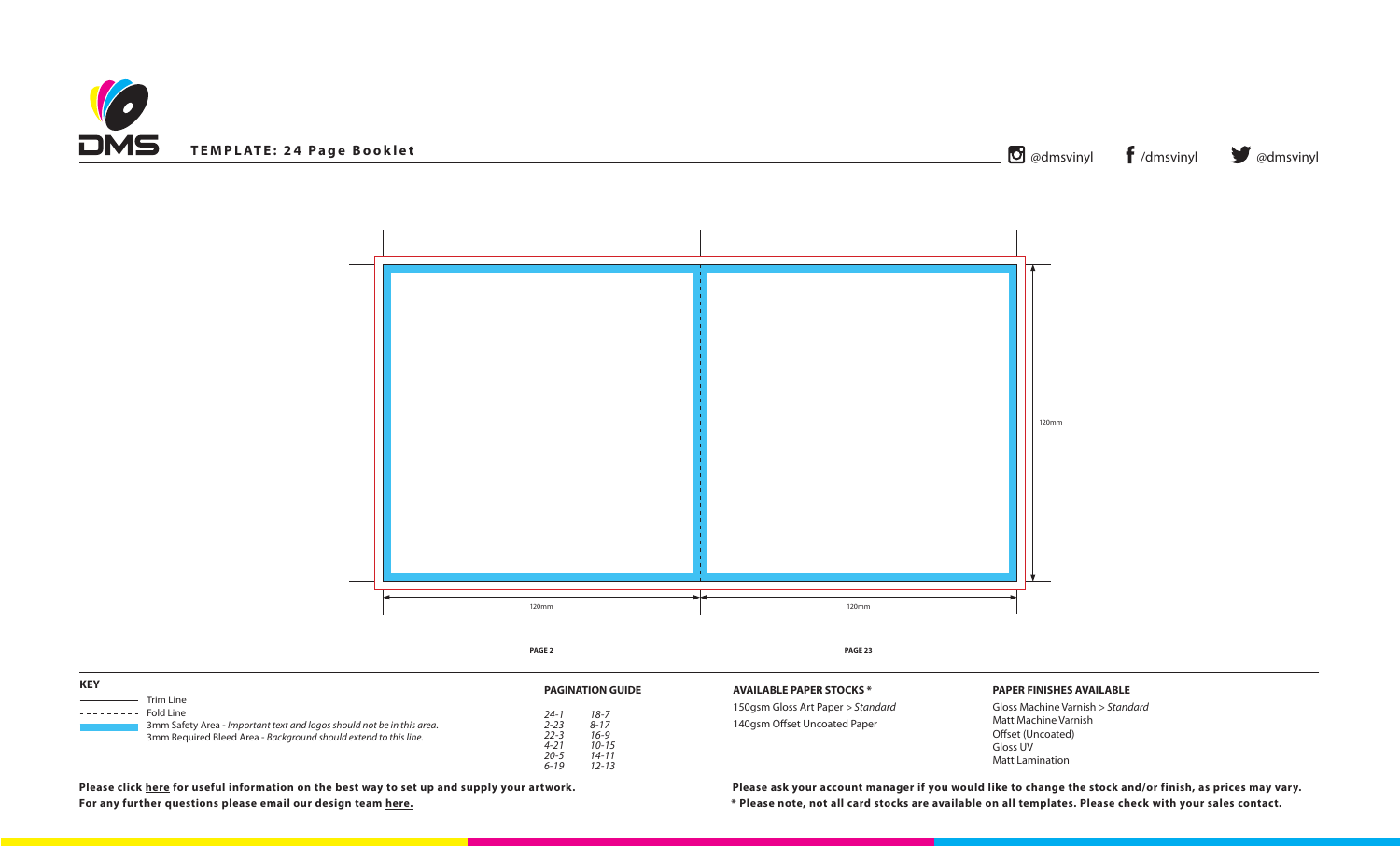



# **PAPER FINISHES AVAILABLE**

Gloss Machine Varnish *> Standard* Matt Machine Varnish Offset (Uncoated) Gloss UV Matt Lamination

**\* Please note, not all card stocks are available on all templates. Please check with your sales contact. Please click [here](https://www.discmanufacturingservices.com/cd/templates#artwork-specifications) for useful information on the best way to set up and supply your artwork. Please ask your account manager if you would like to change the stock and/or finish, as prices may vary.**

**STOCKS \*** 

| <b>KEY</b>                                                                                                                                                                | <b>PAGINATION GUIDE</b>                                                                                                         | <b>AVAILABLE PAPERS</b>                    |
|---------------------------------------------------------------------------------------------------------------------------------------------------------------------------|---------------------------------------------------------------------------------------------------------------------------------|--------------------------------------------|
| Trim Line<br>Fold Line<br>.<br>3mm Safety Area - Important text and logos should not be in this area.<br>3mm Required Bleed Area - Background should extend to this line. | $18 - 7$<br>24-1<br>2-23<br>$8 - 17$<br>$22 - 3$<br>$16 - 9$<br>$10 - 15$<br>4-21<br>$20 - 5$<br>14-11<br>$12 - 13$<br>$6 - 19$ | 150gsm Gloss Art Pa<br>140gsm Offset Uncoa |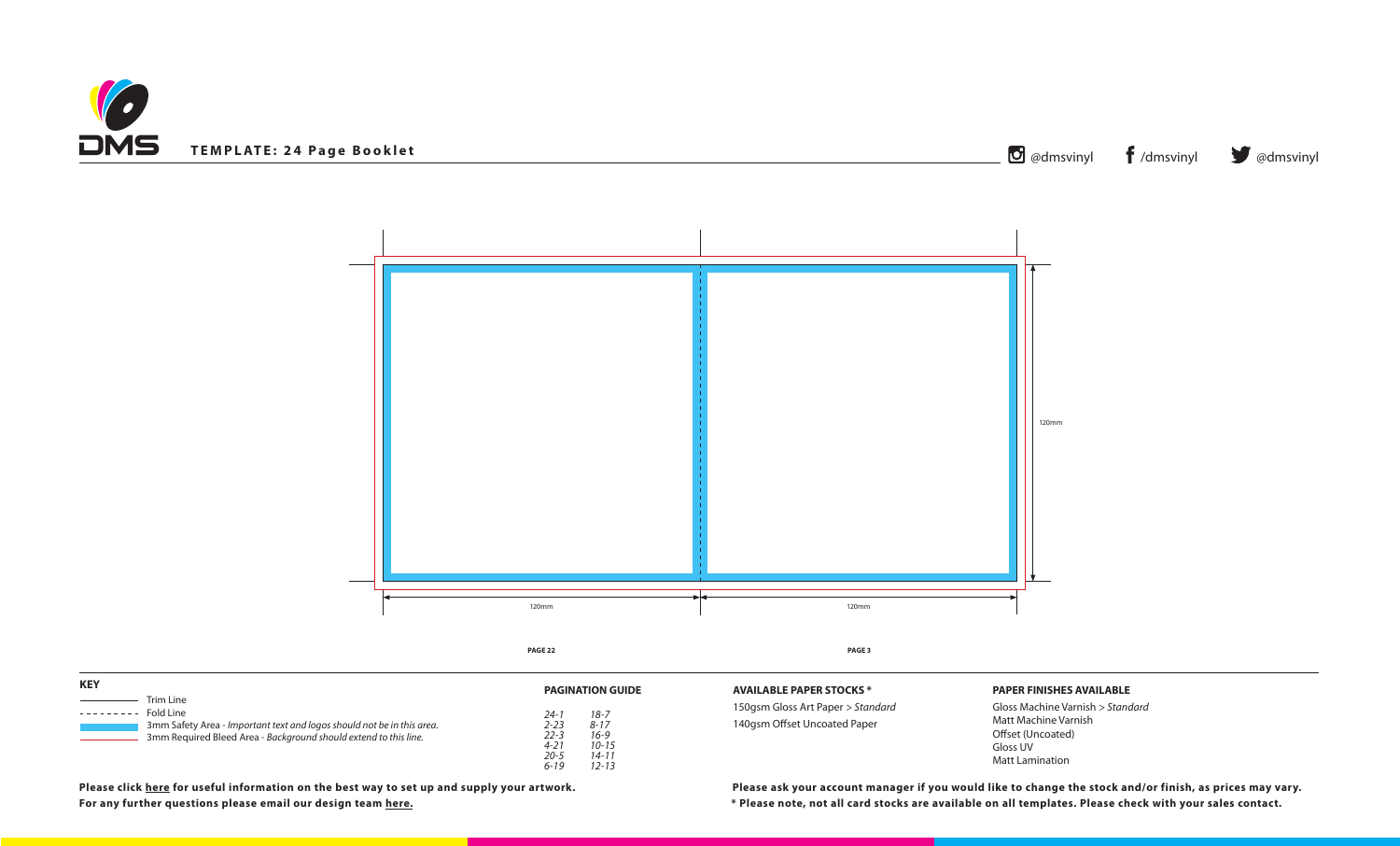



Gloss Machine Varnish *> Standard* Matt Machine Varnish Offset (Uncoated) Gloss UV Matt Lamination

**\* Please note, not all card stocks are available on all templates. Please check with your sales contact. Please click [here](https://www.discmanufacturingservices.com/cd/templates#artwork-specifications) for useful information on the best way to set up and supply your artwork. Please ask your account manager if you would like to change the stock and/or finish, as prices may vary.**

**STOCKS \*** 

| <b>KEY</b>                                                                                                                                                                |                                                                                                                                                                    | <b>AVAILABLE PAPER 9</b>                  |
|---------------------------------------------------------------------------------------------------------------------------------------------------------------------------|--------------------------------------------------------------------------------------------------------------------------------------------------------------------|-------------------------------------------|
| Trim Line<br>Fold Line<br>.<br>3mm Safety Area - Important text and logos should not be in this area.<br>3mm Required Bleed Area - Background should extend to this line. | <b>PAGINATION GUIDE</b><br>$18 - 7$<br>24-1<br>$2 - 23$<br>$8 - 17$<br>$22 - 3$<br>$16 - 9$<br>$4 - 21$<br>$10 - 15$<br>20-5<br>$14 - 11$<br>$12 - 13$<br>$6 - 19$ | 150gsm Gloss Art Pa<br>140gsm Offset Unco |

**For any further questions please email our design team [here](mailto:graphics%40discmanufacturingservices.com?subject=Template%20Enquiry).**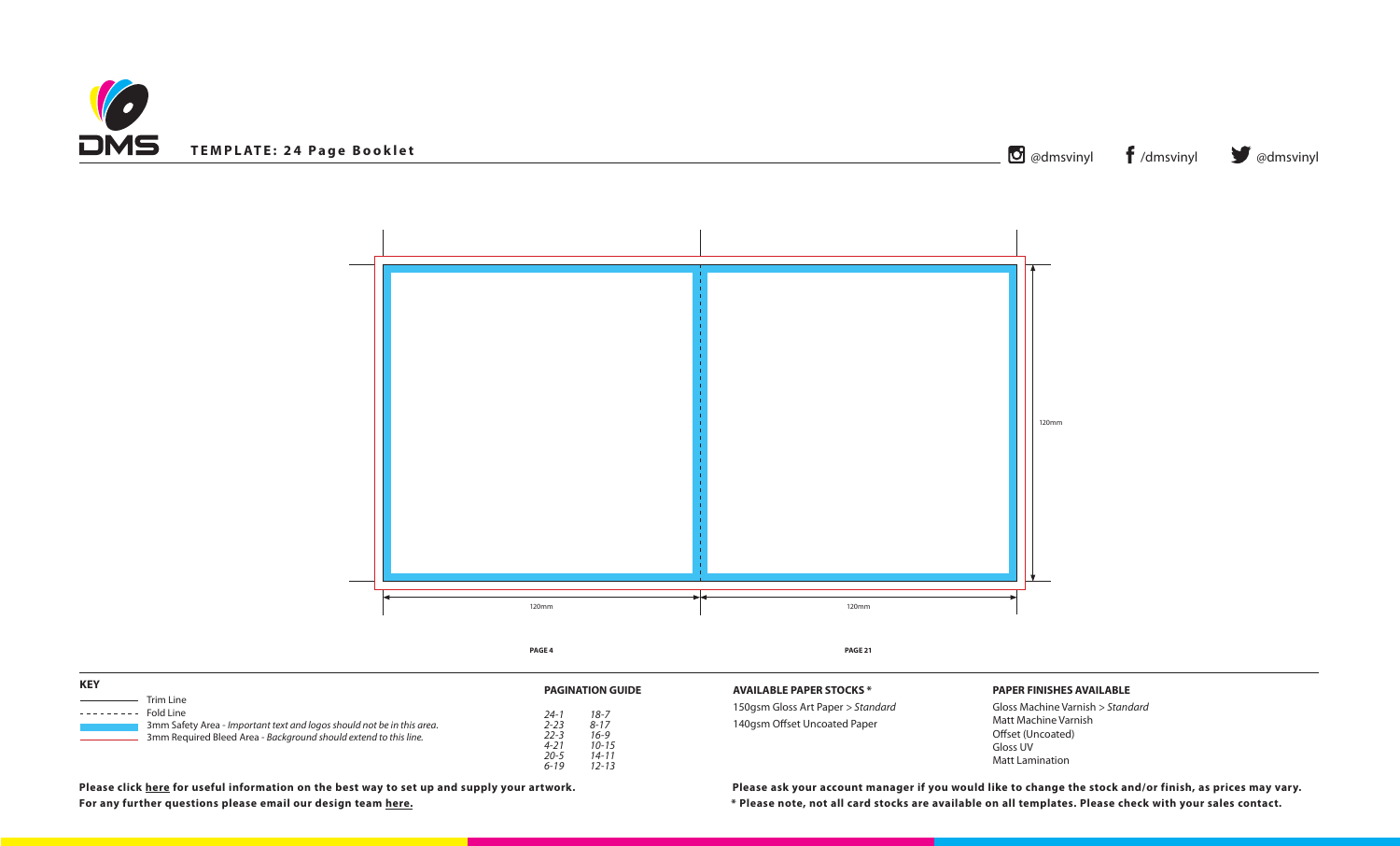



**STOCKS \*** 

# **PAPER FINISHES AVAILABLE**

Gloss Machine Varnish *> Standard* Matt Machine Varnish Offset (Uncoated) Gloss UV Matt Lamination

**\* Please note, not all card stocks are available on all templates. Please check with your sales contact. Please click [here](https://www.discmanufacturingservices.com/cd/templates#artwork-specifications) for useful information on the best way to set up and supply your artwork. Please ask your account manager if you would like to change the stock and/or finish, as prices may vary.**

| <b>KEY</b>                                                                                                                                                                        | <b>PAGINATION GUIDE</b>                                                                                                             | <b>AVAILABLE PAPERS</b>                    |
|-----------------------------------------------------------------------------------------------------------------------------------------------------------------------------------|-------------------------------------------------------------------------------------------------------------------------------------|--------------------------------------------|
| Trim Line<br>Fold Line<br>---------<br>3mm Safety Area - Important text and logos should not be in this area.<br>3mm Required Bleed Area - Background should extend to this line. | $18 - 7$<br>24-1<br>$2 - 23$<br>$8 - 17$<br>$16 - 9$<br>$22 - 3$<br>$10 - 15$<br>$4 - 21$<br>$20 - 5$<br>14-11<br>$12 - 13$<br>6-19 | 150gsm Gloss Art Pa<br>140gsm Offset Uncoa |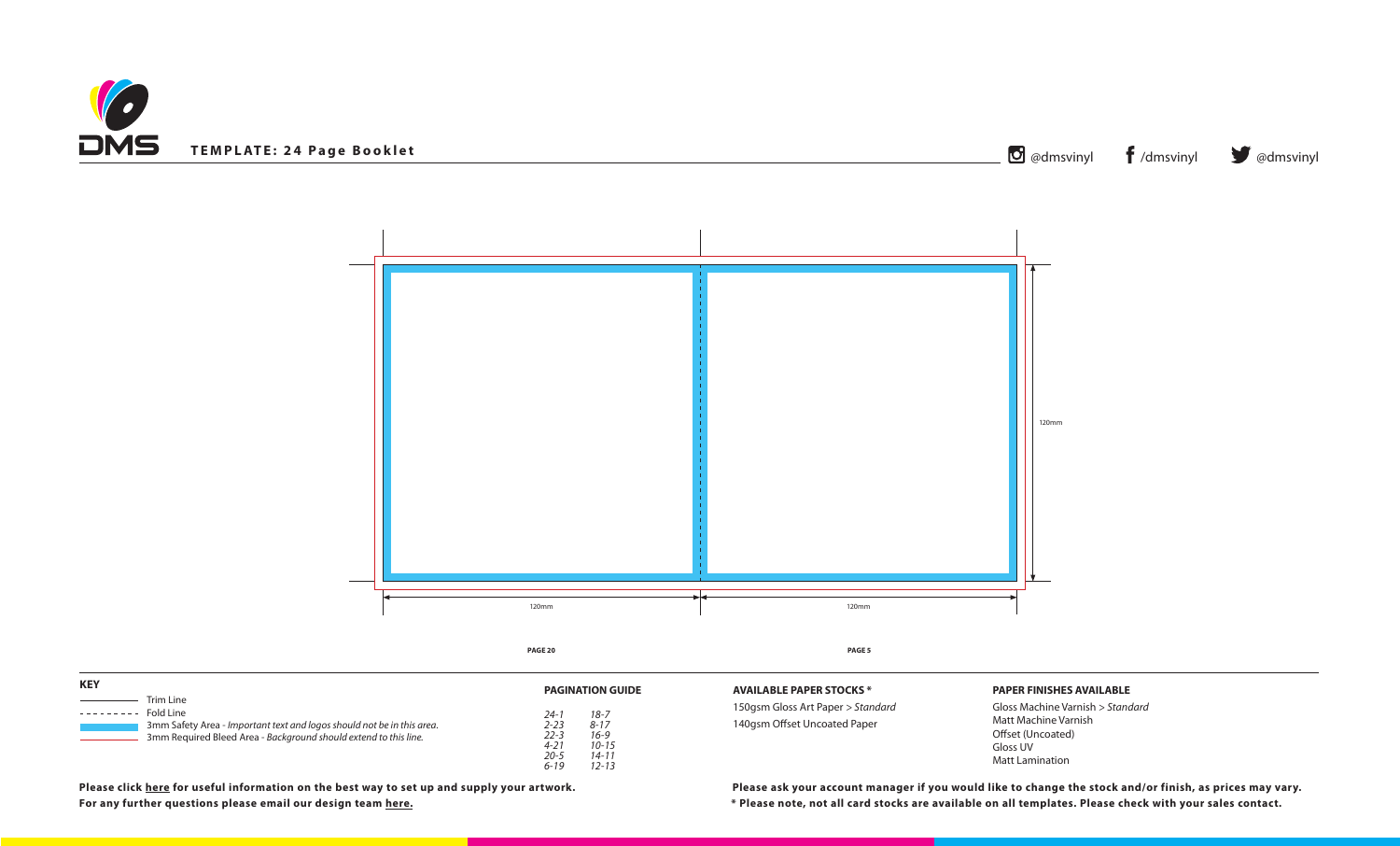



| <b>KEY</b>                                                                                                                                                                |                                                                                                                                                                    | <b>AVAILABLE PAPER</b>                    |
|---------------------------------------------------------------------------------------------------------------------------------------------------------------------------|--------------------------------------------------------------------------------------------------------------------------------------------------------------------|-------------------------------------------|
| Trim Line<br>Fold Line<br>.<br>3mm Safety Area - Important text and logos should not be in this area.<br>3mm Required Bleed Area - Background should extend to this line. | <b>PAGINATION GUIDE</b><br>$18 - 7$<br>24-1<br>$2 - 23$<br>$8 - 17$<br>$22 - 3$<br>$16 - 9$<br>$4 - 21$<br>$10 - 15$<br>$20 - 5$<br>$14 - 11$<br>$12 - 13$<br>6-19 | 150gsm Gloss Art Pa<br>140gsm Offset Unco |

Gloss Machine Varnish *> Standard* Matt Machine Varnish Offset (Uncoated) Gloss UV Matt Lamination

**\* Please note, not all card stocks are available on all templates. Please check with your sales contact. Please click [here](https://www.discmanufacturingservices.com/cd/templates#artwork-specifications) for useful information on the best way to set up and supply your artwork. Please ask your account manager if you would like to change the stock and/or finish, as prices may vary.**

**STOCKS \*** 

**For any further questions please email our design team [here](mailto:graphics%40discmanufacturingservices.com?subject=Template%20Enquiry).**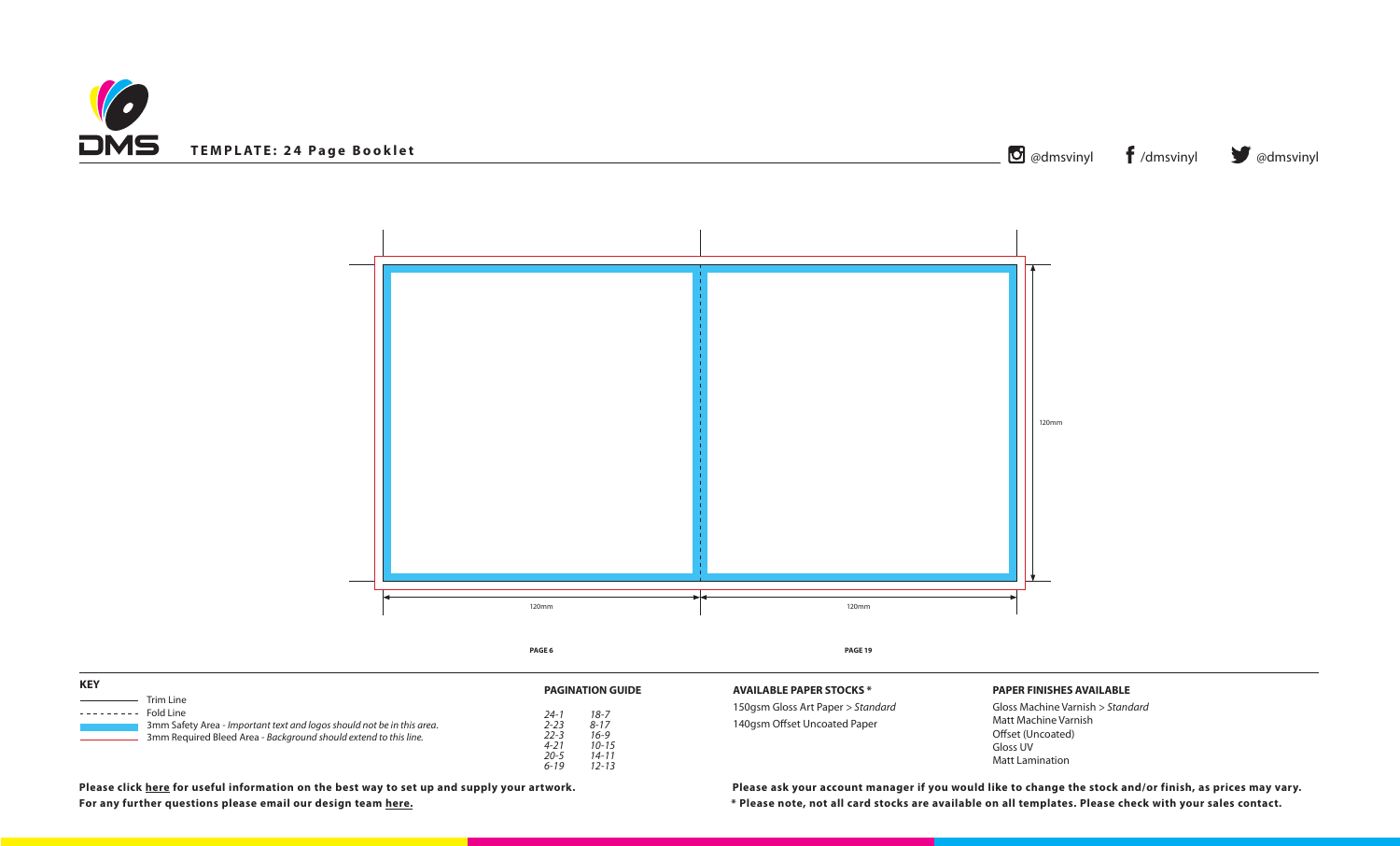



| <b>KEY</b>                                                                                                                                                                        | <b>PAGINATION GUIDE</b>                                                                                                                 | <b>AVAILABLE PAPER S</b>                    |
|-----------------------------------------------------------------------------------------------------------------------------------------------------------------------------------|-----------------------------------------------------------------------------------------------------------------------------------------|---------------------------------------------|
| Trim Line<br>Fold Line<br>---------<br>3mm Safety Area - Important text and logos should not be in this area.<br>3mm Required Bleed Area - Background should extend to this line. | $18 - 7$<br>$24 - 1$<br>$2 - 23$<br>$8 - 17$<br>$22 - 3$<br>$16 - 9$<br>$4 - 21$<br>$10 - 15$<br>$20 - 5$<br>14-11<br>12-13<br>$6 - 19$ | 150gsm Gloss Art Pap<br>140gsm Offset Uncoa |

# **PAPER FINISHES AVAILABLE**

Gloss Machine Varnish *> Standard* Matt Machine Varnish Offset (Uncoated) Gloss UV Matt Lamination

**\* Please note, not all card stocks are available on all templates. Please check with your sales contact. Please click [here](https://www.discmanufacturingservices.com/cd/templates#artwork-specifications) for useful information on the best way to set up and supply your artwork. Please ask your account manager if you would like to change the stock and/or finish, as prices may vary.**

**ATOCKS** \*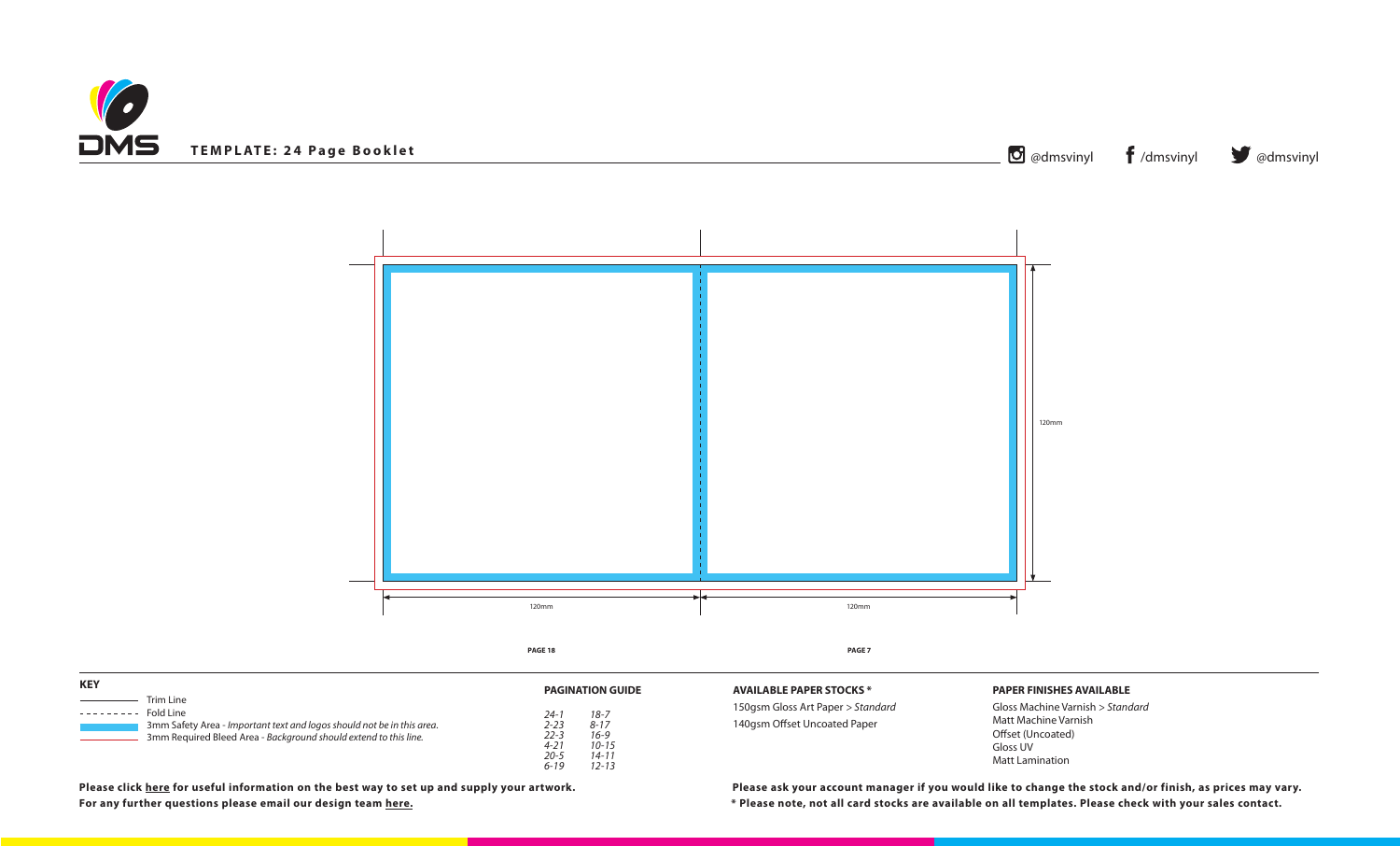



| <b>KEY</b>                                                                                                                                                                |                                                                                                                                                                    | <b>AVAILABLE PAPER</b>                    |
|---------------------------------------------------------------------------------------------------------------------------------------------------------------------------|--------------------------------------------------------------------------------------------------------------------------------------------------------------------|-------------------------------------------|
| Trim Line<br>Fold Line<br>.<br>3mm Safety Area - Important text and logos should not be in this area.<br>3mm Required Bleed Area - Background should extend to this line. | <b>PAGINATION GUIDE</b><br>$18 - 7$<br>24-1<br>$2 - 23$<br>$8 - 17$<br>$22 - 3$<br>$16 - 9$<br>$4 - 21$<br>$10 - 15$<br>$20 - 5$<br>$14 - 11$<br>$12 - 13$<br>6-19 | 150gsm Gloss Art Pa<br>140gsm Offset Unco |

Gloss Machine Varnish *> Standard* Matt Machine Varnish Offset (Uncoated) Gloss UV Matt Lamination

**\* Please note, not all card stocks are available on all templates. Please check with your sales contact. Please click [here](https://www.discmanufacturingservices.com/cd/templates#artwork-specifications) for useful information on the best way to set up and supply your artwork. Please ask your account manager if you would like to change the stock and/or finish, as prices may vary.**

**STOCKS \*** 

**For any further questions please email our design team [here](mailto:graphics%40discmanufacturingservices.com?subject=Template%20Enquiry).**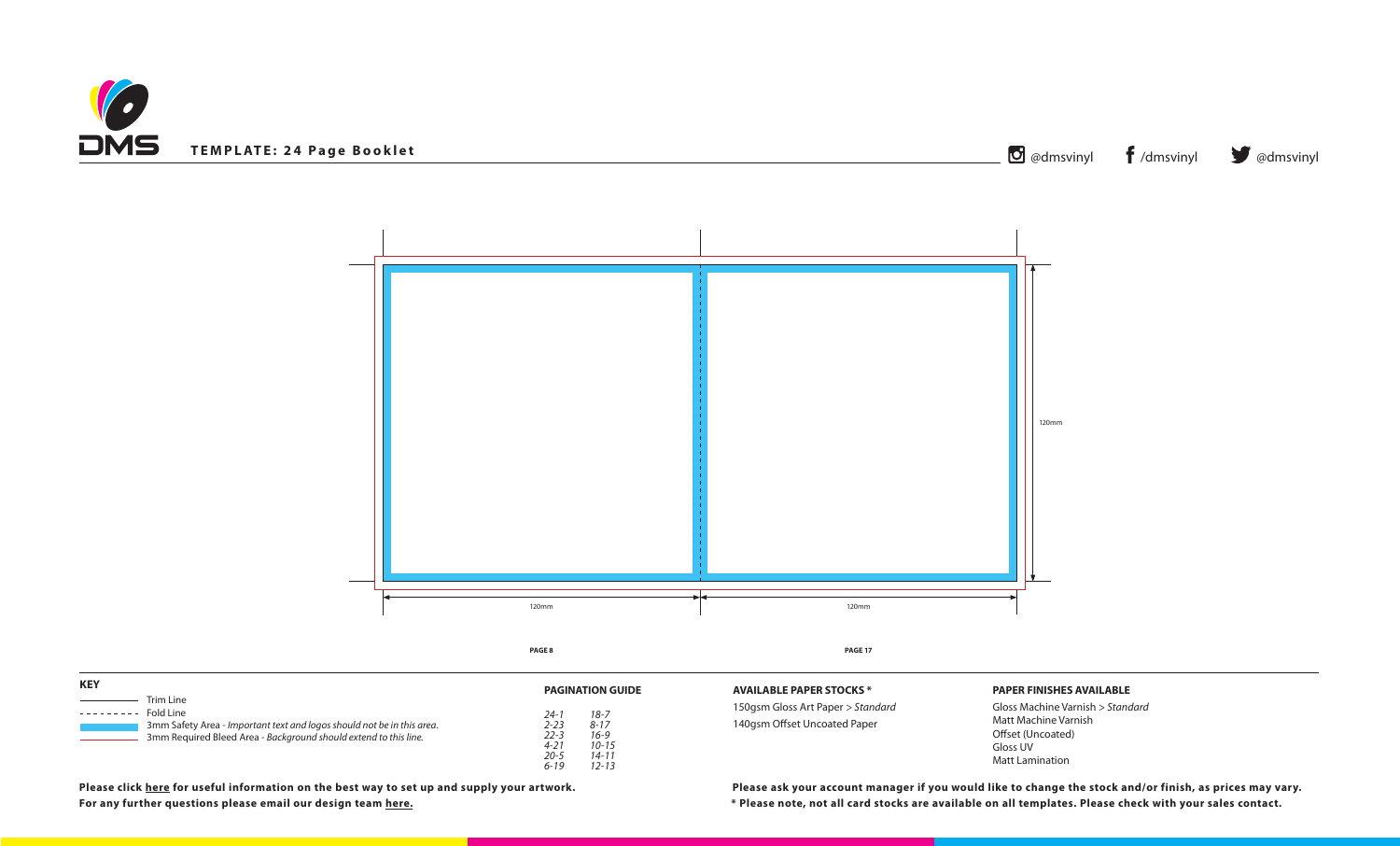



| <b>KEY</b>                                                                                                                                                                         | <b>PAGINATION GUIDE</b>                                                                                                                     | <b>AVAILABLE PAPER S</b>                    |
|------------------------------------------------------------------------------------------------------------------------------------------------------------------------------------|---------------------------------------------------------------------------------------------------------------------------------------------|---------------------------------------------|
| Trim Line<br>Fold Line<br>. <u>.</u><br>3mm Safety Area - Important text and logos should not be in this area.<br>3mm Required Bleed Area - Background should extend to this line. | $18 - 7$<br>24-1<br>$2 - 23$<br>$8 - 17$<br>$22 - 3$<br>$16 - 9$<br>$4 - 21$<br>$10 - 15$<br>$20 - 5$<br>$14 - 11$<br>$12 - 13$<br>$6 - 19$ | 150gsm Gloss Art Pap<br>140gsm Offset Uncoa |

# **PAPER FINISHES AVAILABLE**

Gloss Machine Varnish *> Standard* Matt Machine Varnish Offset (Uncoated) Gloss UV Matt Lamination

**\* Please note, not all card stocks are available on all templates. Please check with your sales contact. Please click [here](https://www.discmanufacturingservices.com/cd/templates#artwork-specifications) for useful information on the best way to set up and supply your artwork. Please ask your account manager if you would like to change the stock and/or finish, as prices may vary.**

**ATOCKS** \*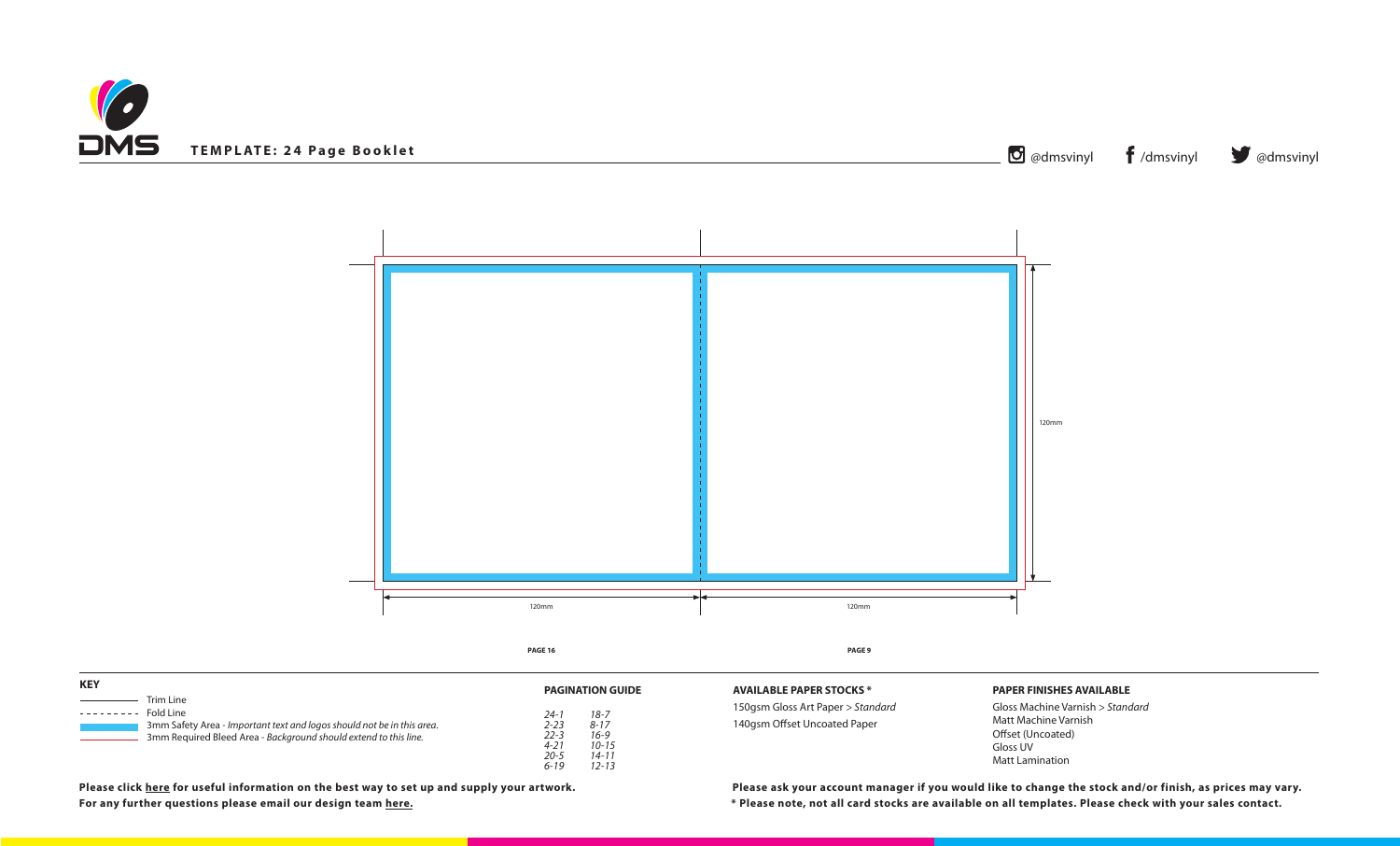



| <b>KEY</b>                                                                                                                                                                        |                                                                                                                                                            |                                                                        |
|-----------------------------------------------------------------------------------------------------------------------------------------------------------------------------------|------------------------------------------------------------------------------------------------------------------------------------------------------------|------------------------------------------------------------------------|
| Trim Line<br>Fold Line<br>---------<br>3mm Safety Area - Important text and logos should not be in this area.<br>3mm Required Bleed Area - Background should extend to this line. | <b>PAGINATION GUIDE</b><br>$18 - 7$<br>24-1<br>$2 - 23$<br>$8 - 17$<br>$16 - 9$<br>$22 - 3$<br>$4 - 21$<br>$10 - 15$<br>20-5<br>14-11<br>$12 - 13$<br>6-19 | <b>AVAILABLE PAPER S</b><br>150gsm Gloss Art Pa<br>140gsm Offset Uncoa |

# **PAPER FINISHES AVAILABLE**

Gloss Machine Varnish *> Standard* Matt Machine Varnish Offset (Uncoated) Gloss UV Matt Lamination

**\* Please note, not all card stocks are available on all templates. Please check with your sales contact. Please click [here](https://www.discmanufacturingservices.com/cd/templates#artwork-specifications) for useful information on the best way to set up and supply your artwork. Please ask your account manager if you would like to change the stock and/or finish, as prices may vary.**

**ATOCKS** \*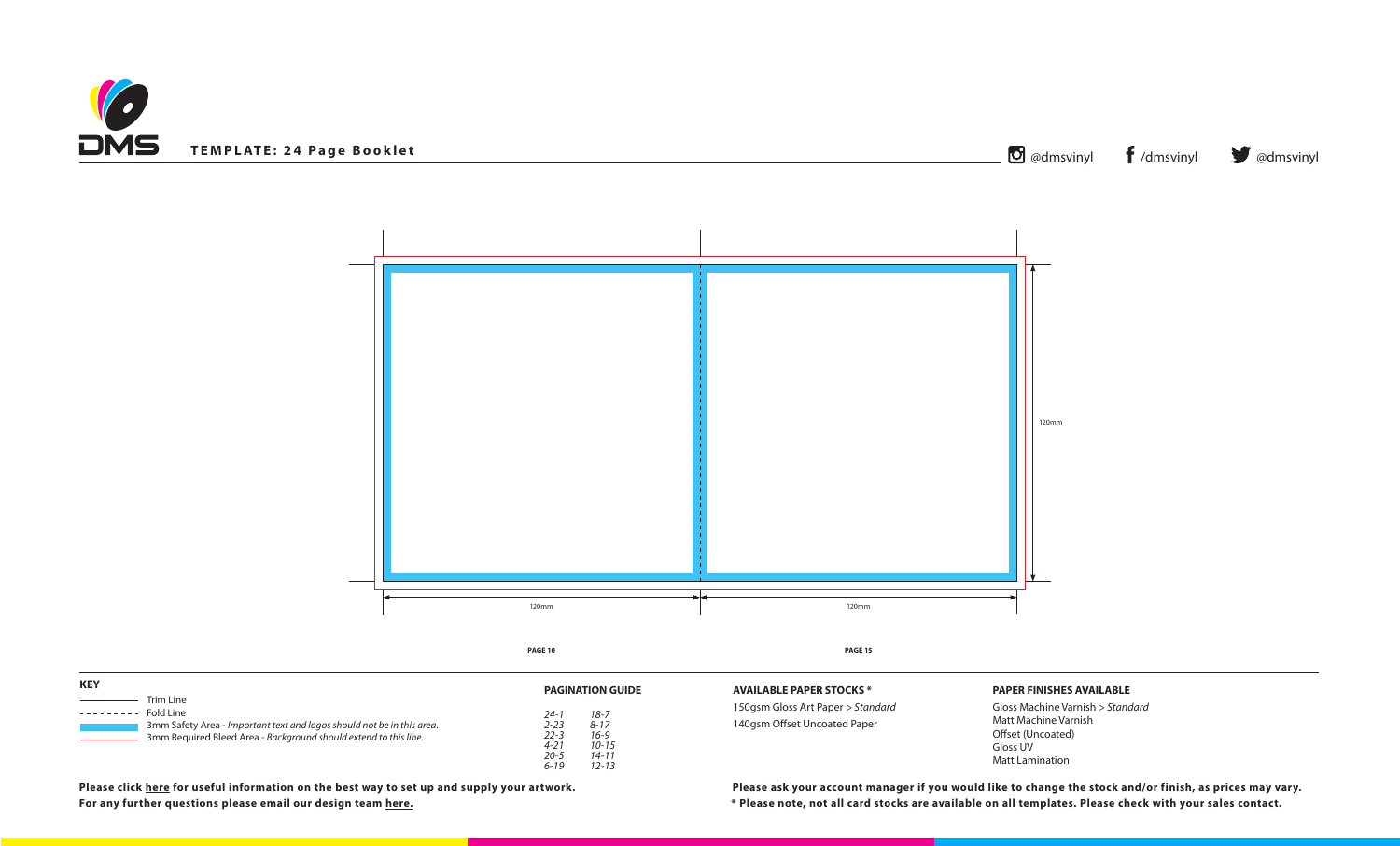



**STOCKS \*** 

| <b>KEY</b>                                                                                                                                                                         | <b>PAGINATION GUIDE</b>                                                           | <b>AVAILABLE PAPERS</b>                    |
|------------------------------------------------------------------------------------------------------------------------------------------------------------------------------------|-----------------------------------------------------------------------------------|--------------------------------------------|
| Trim Line<br>Fold Line<br>. <u>.</u><br>3mm Safety Area - Important text and logos should not be in this area.<br>3mm Required Bleed Area - Background should extend to this line. | $18 - 7$<br>24-1<br>2-23<br>$8 - 17$<br>22-3<br>$16 - 9$<br>$4 - 21$<br>$10 - 15$ | 150gsm Gloss Art Pa<br>140gsm Offset Uncoa |
|                                                                                                                                                                                    | $20 - 5$<br>$14 - 11$<br>12-13<br>6-19                                            |                                            |

# **PAPER FINISHES AVAILABLE**

Gloss Machine Varnish *> Standard* Matt Machine Varnish Offset (Uncoated) Gloss UV Matt Lamination

**\* Please note, not all card stocks are available on all templates. Please check with your sales contact. Please click [here](https://www.discmanufacturingservices.com/cd/templates#artwork-specifications) for useful information on the best way to set up and supply your artwork. Please ask your account manager if you would like to change the stock and/or finish, as prices may vary.**